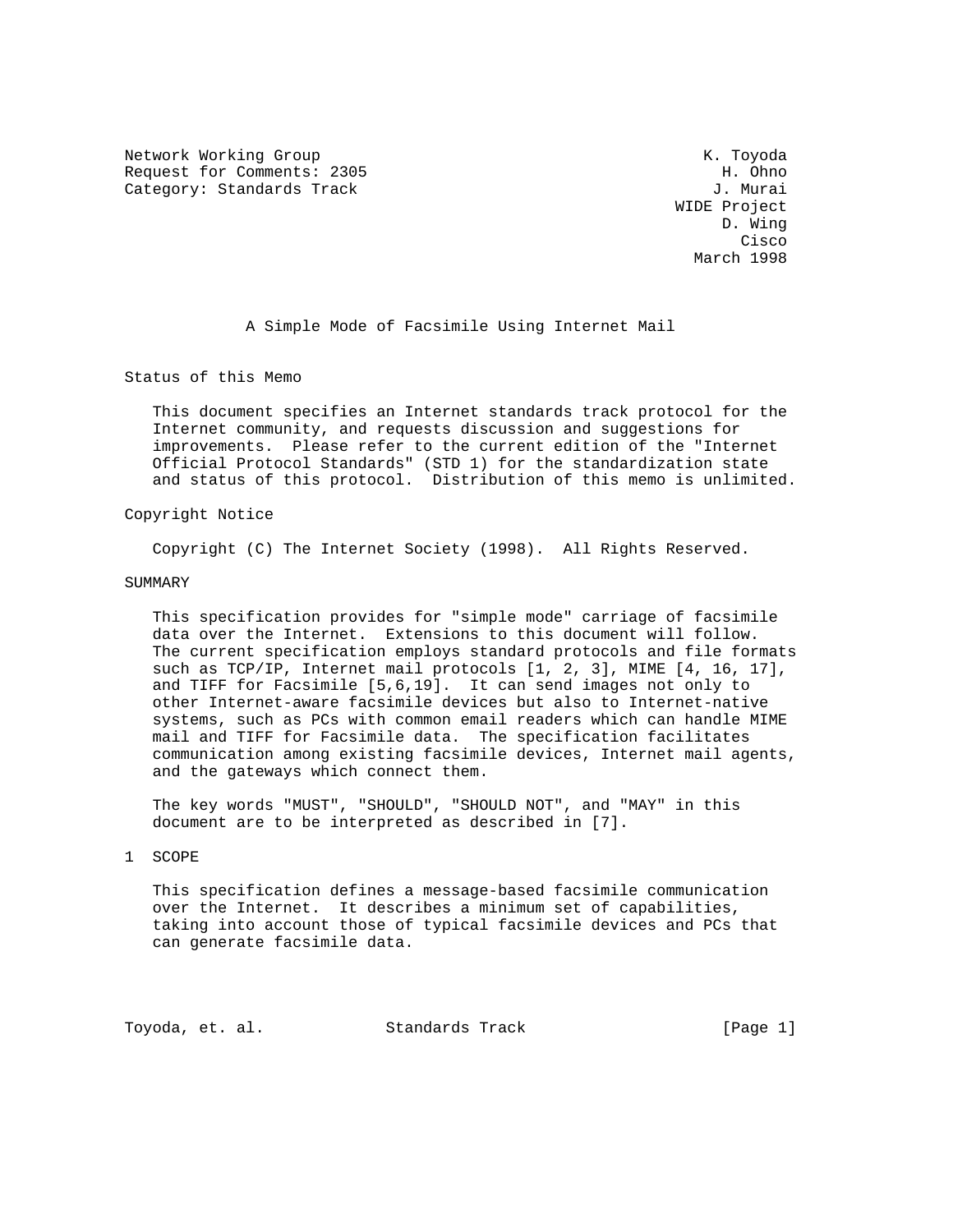A G3Fax device has substantial restrictions due to specifications in the standards, such as for timers. This specification defines a profile for Internet mail, rather than creating a distinct "facsimile over the Internet" service. The semantics resulting from the profile are designed to be compatible with facsimile operation over the general switched telephone network, so that gateways between facsimile and Internet mail can operate with very high fidelity.

 The reason for developing this capability as an email profile is to permit interworking amongst facsimile and email users. For example it is intended that existing email users be able to send normal messages to lists of users, including facsimile-based recipients, and that other email recipients shall be able to reply to the original and continue to include facsimile recipients. Similarly it is intended that existing email software work without modification and not be required to process new, or different data structures, beyond what is normal for Internet mail users. Existing email service standards are used, rather than replicating mechanisms which are more tailored to existing facsimile standards, to ensure this compatibility with existing email service.

### 1.1 Services

 A facsimile-capable device that uses T.4 [8] and the general switched telephone network (GSTN) is called a "G3Fax device" in this specification. An "IFax device" is an Internet- accessible device capable of sending, receiving or forwarding Internet faxes. A message can be sent to an IFax device using an Internet mail address. A message can be sent to a G3Fax device using an Internet mail address; the message MAY be forwarded via an IFax offramp gateway.

# 1.2 Cases

 This specification provides for communication between each of the following combinations:

| Internet mail   |  |                    | => Network printer |                                |  |
|-----------------|--|--------------------|--------------------|--------------------------------|--|
| Internet mail   |  | G3Fax)             |                    | => Offramp gateway (forward to |  |
| Network scanner |  | => Network printer |                    |                                |  |
| Network scanner |  | G3Fax)             |                    | => Offramp gateway (forward to |  |
| Network scanner |  | => Internet mail   |                    |                                |  |

| [Page 2]<br>Standards Track<br>Toyoda, et. al. |  |  |  |
|------------------------------------------------|--|--|--|
|------------------------------------------------|--|--|--|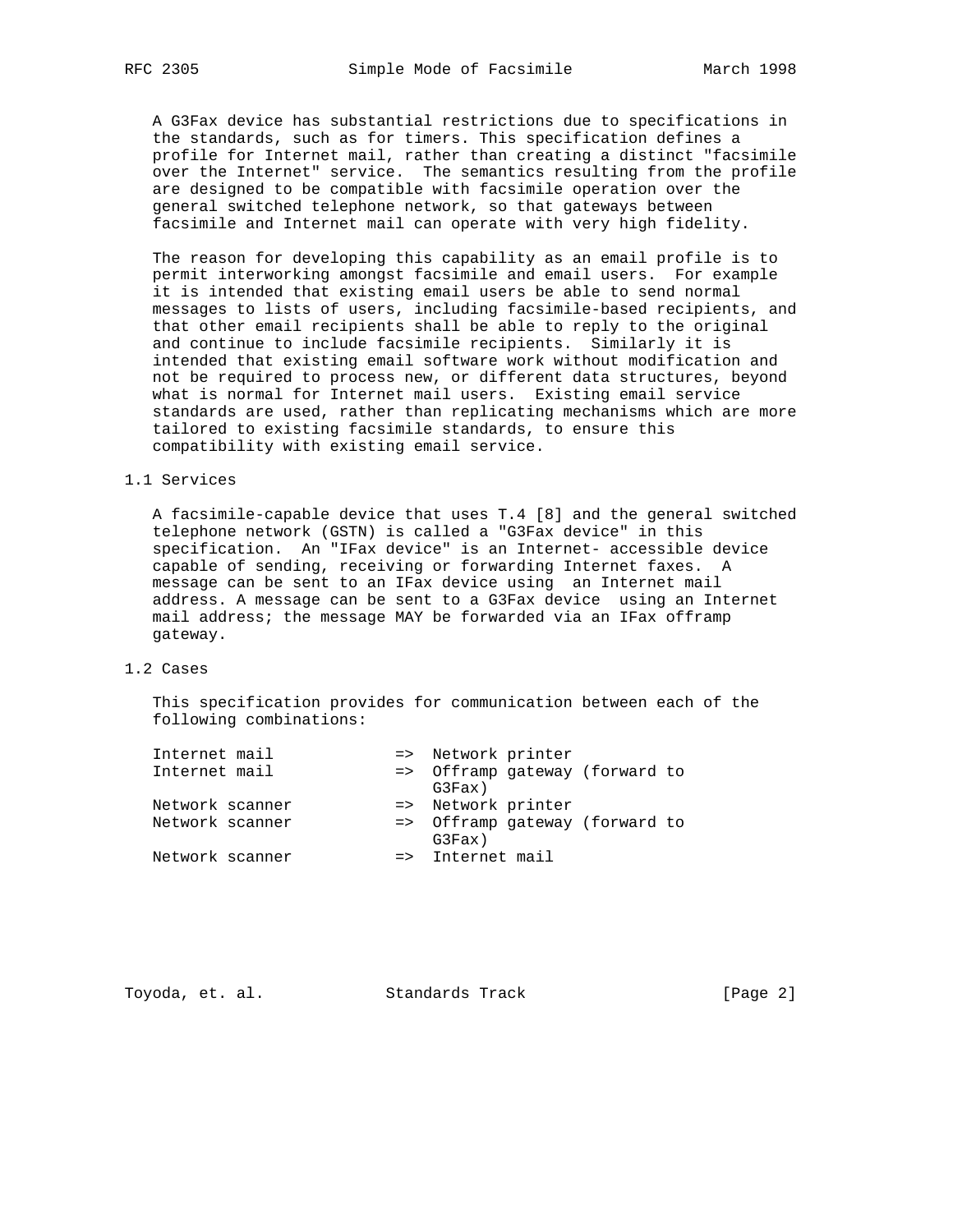## 2 COMMUNICATION PROTOCOLS

 The set of conventions necessary to achieve facsimile- compatible service covers basic data transport, document data formats, message (document) addressing, delivery confirmation, and message security. In this section, the first 4 are covered. The remainder are covered in following sections, along with additional details for addressing and formats.

# 2.1 Transport

 This section describes mechanisms involved in the transport between IFAX devices.

# 2.1.1 Relay

 Data transfer MAY be achieved using standard Internet mail transfer mechanisms[1, 3]. The format of addresses MUST conform to the RFC 821 <addr-spec> and RFC 822 <mailbox> Internet mail standards [1, 2, 3].

# 2.1.2 Gateway

 A gateway translates between dissimilar environments. For IFax, a gateway connects between Internet mail and the T.4/GSTN facsimile. Gateways can service multiple T.4/GSTN facsimile users or can service only one. In the former case, they serve as a classic "mail transfer agent" (MTA) and in the latter as a classic "mail user agent" (UA).

 An onramp is a gateway which connects from T.4/GSTN facsimile to Internet mail. An offramp is a gateway which connects from Internet mail to T.4/GSTN facsimile. Behavior of onramps is out of scope for this specification.

 This specification describes the Internet mail service portion of offramp addressing, confirmation and failure notification. Details are provided in later sections.

# 2.1.3 Mailbox protocols

 An offramp gateway that operate as an MTA serving multiple users SHOULD use SMTP; a gateway that operates as a UA serving a single mail recipient MAY use a mailbox access protocol such as POP or IMAP [9, 10].

Toyoda, et. al. Standards Track [Page 3]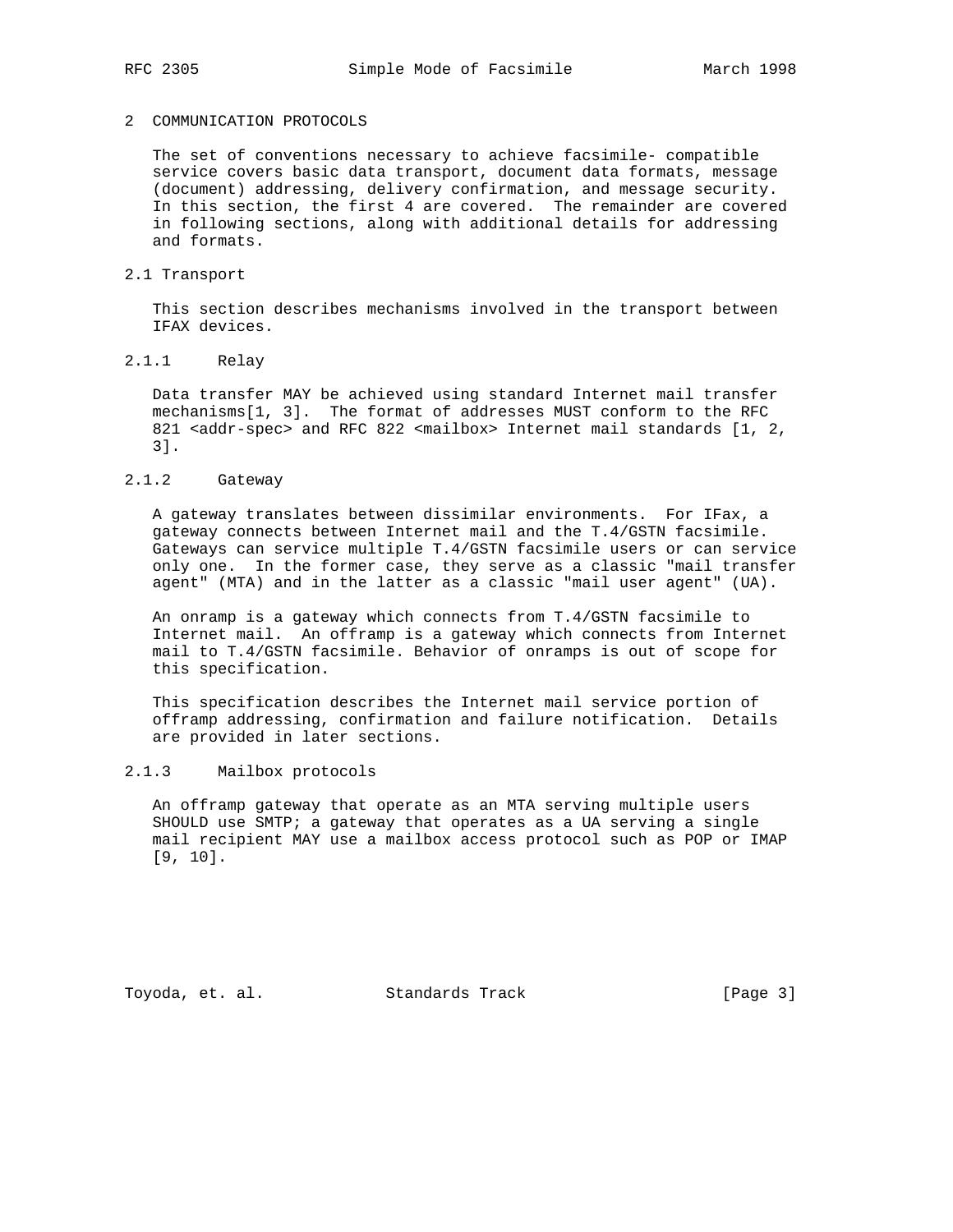NOTE: An offramp gateway that relays mail based on addressing information needs to ensure that it uses addresses supplied in the MTA envelope, rather than from elsewhere, such as addresses listed in the message content headers.

- 2.2 Formats
- 2.2.1 Headers

 IFax devices MUST be compliant with RFC 822 and RFC1123, which define the format of mail headers. The header of an IFax message SHOULD include Message-ID and MUST include all fields required by [2, 3], such as DATE and FROM.

2.2.2 MIME

 IFax devices MUST be compliant with MIME [4], except as noted in Appendix A.

2.2.3 Content

 The data format of the facsimile image is based on the minimum set of TIFF for Facsimile[6], also known as the S profile. Such facsimile data are included in a MIME object by use of the image/TIFF sub-type [19]. Additional rules for the use of TIFF for Facsimile, for the message-based Internet facsimile application, are defined later.

### 2.2.4 Multipart

 A single multi-page document SHOULD be sent as a single multi- page TIFF file, even though recipients MUST process multipart/mixed containing multiple TIFF files. If multipart content is present and processing of any part fails, then processing for the entire message is treated as failing, per [Processing failure] below.

- 2.3 Error Handling
- 2.3.1 Delivery failure

 This section describes existing requirements for Internet mail, rather than indicating special requirements for IFax devices.

 In the event of relay failure, the sending relay MUST generate a failure message, which SHOULD be in the format of a DSN. [14,15]

 NOTE: Internet mail transported via SMTP MUST contain a MAIL FROM address appropriate for delivery of return notices [Also see section 5.2.6]

Toyoda, et. al. Standards Track [Page 4]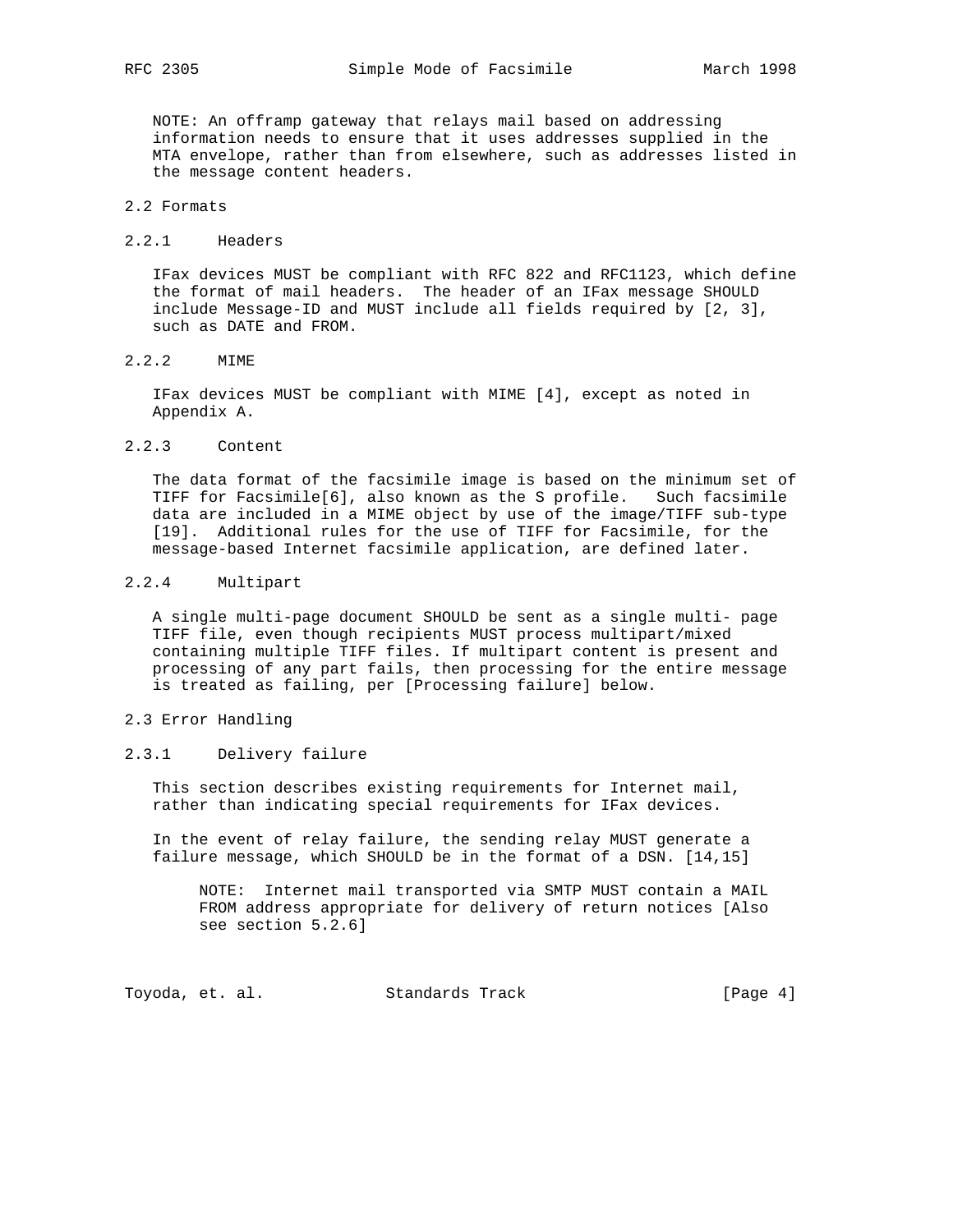# 2.3.2 Processing failure

 IFax devices with limited capabilities might be unable to process the content of a message. If this occurs it is important to ensure that the message is not lost without any notice. Notice MAY be provided in any appropriate fashion, and the exact handling is a local matter. (Also see Appendix A, second bullet.)

# 3 ADDRESSING

3.1 Classic Email Destinations

 Messages being sent to normal Internet mail recipients will use standard Internet mail addresses, without additional constraints.

3.2 G3Fax Devices

 G3Fax devices are accessed via an IFAX offramp gateway, which performs any authorized telephone dial-up.

3.3 Address Formats Used by Offramps

 When a G3Fax device is identified by a telephone number, the entire address used for the G3fax device, including the number and offramp host reference MUST be contained within standard Internet mail transport fields, such as RCPT TO and MAIL FROM [1, 3]. The address MAY be contained within message content fields, such as <authentic> and <destination> [2, 3], as appropriate.

 As for all Internet mail addresses, the left-hand-side (local- part) of an address is not to be interpreted except by the MTA that is named on the right-hand-side (domain).

 The telephone number format SHOULD conform to [11, 12]. Other formats MUST be syntactically distinct from [11, 12].

4 IMAGE FILE FORMAT

 Sending IFax devices MUST be able to write minimum set TIFF files, per the rules for creating minimum set TIFF files defined in TIFF for Facsimile (the S profile) [6], which is also compatible with the specification for the minimum subset of TIFF-F in [5]. Receiving IFax devices MUST be able to read minimum set TIFF files.

Toyoda, et. al. Standards Track [Page 5]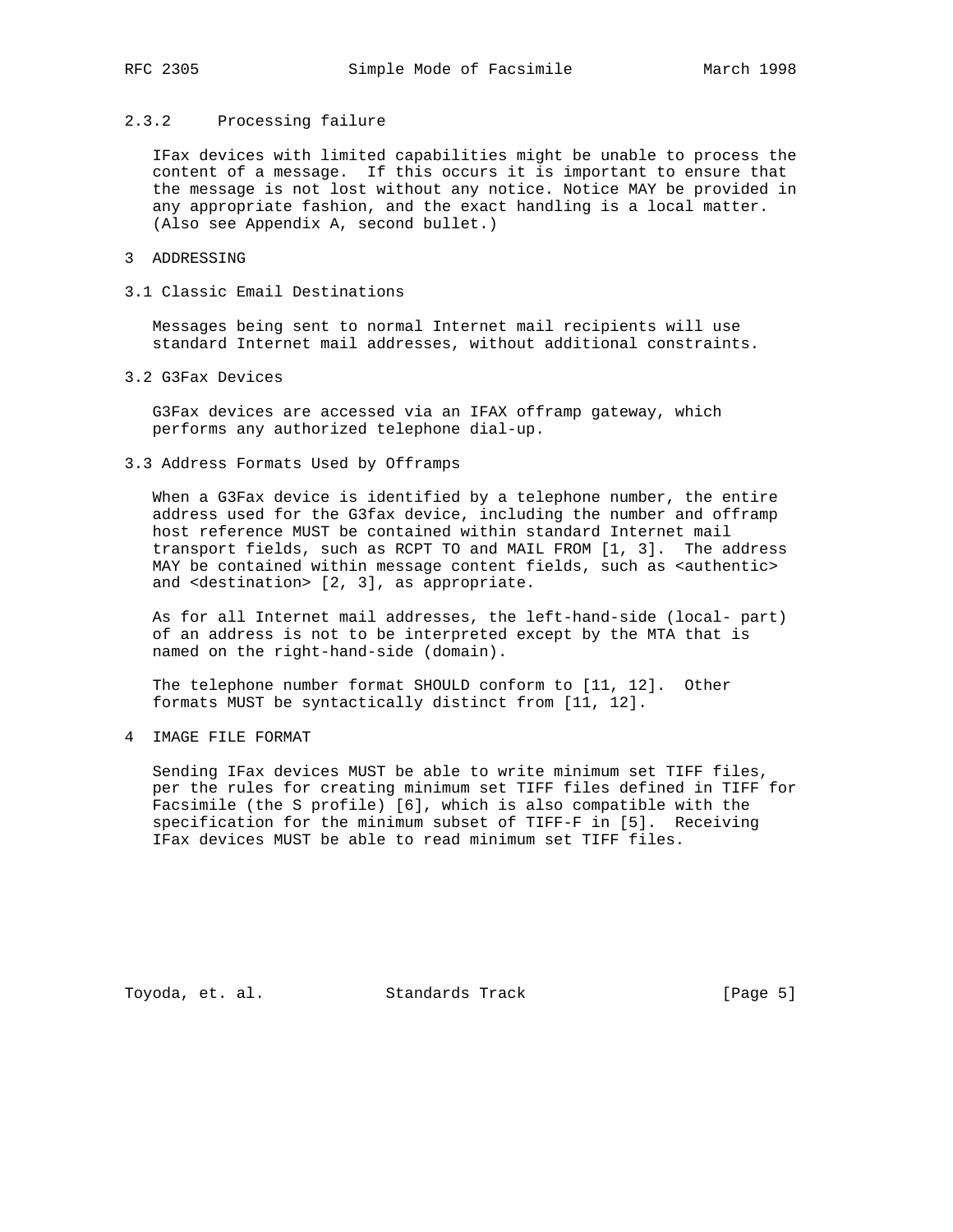A sender SHOULD NOT use TIFF fields and values beyond the minimum subset of TIFF for Facsimile unless the sender has prior knowledge of other TIFF fields or values supported by the recipient. The mechanism for determining capabilities of recipients is beyond the scope of this document.

# 5 SECURITY CONSIDERATIONS

5.1 General Directive

 This specification is based on use of existing Internet mail. To maintain interoperability with Internet mail, any security to be provided should be part of the of the Internet security infrastructure, rather than a new mechanism or some other mechanism outside of the Internet infrastructure.

### 5.2 Threats and Problems

 Both Internet mail and G3Fax standards and operational services have their own set of threats and countermeasures. This section attends only to the set of additional threats which ensue from integrating the two services. This section reviews relevant concerns about Internet mail for IFax environments, as well as considering the potential problems which can result of integrating the existing G3Fax service with Internet mail.

# 5.2.1 Spoofed sender

 The actual sender of the message might not be the same as that specified in the Sender or From fields of the message content headers or the MAIL FROM address from the SMTP envelope.

 In a tightly constrained environment, sufficient physical and software controls may be able to ensure prevention of this problem. The usual solution is through encryption-based authentication, either for the channel or associated with the object, as discussed below.

 It should be recognized that SMTP implementations do not provide inherent authentication of the senders of messages, nor are sites under obligation to provide such authentication. End-to-end approaches such as S/MIME and PGP/MIME are currently being developed within the IETF. These technologies can provide such authentication.

#### 5.2.2 Resources consumed by dialout

 In addition to the resources normally consumed for email (CPU cycles and disk), offramp facsimile causes an outdial which often imposes significant resource consumption, such as financial cost. Techniques

Toyoda, et. al. Standards Track (Page 6)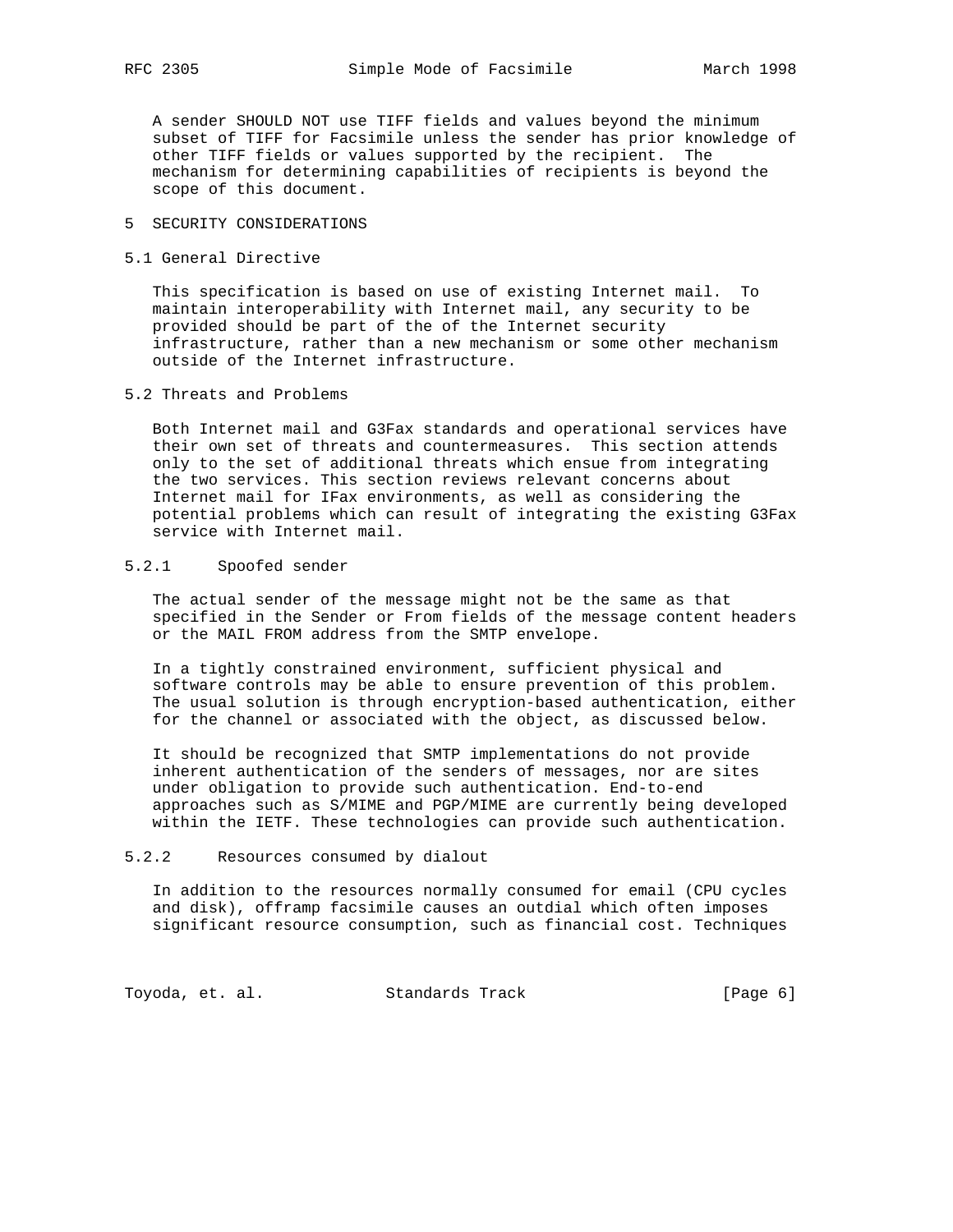for establishing authorization of the sender are essential to those offramp facsimile services that need to manage such consumption.

 Due to the consumption of these resources by dialout, unsolicited bulk email which causes an outdial is undesirable.

 Offramp gateways SHOULD provide the ability to authorize senders in some manner to prevent unauthorized use of the offramp. There are no standard techniques for authorization using Internet protocols.

 Typical solutions use simple authentication of the originator to establish and verify their identity and then check the identity against a private authorization table.

 Originator authentication entails the use of weak or strong mechanisms, such as cleartext keywords or encryption-based data signing, respectively, to determine and validate the identify of the sender and assess permissions accordingly.

 Other control mechanisms which are common include source filtering and originator authentication. Source filtering entails offramp gateway verification of the host or network originating the message and permitting or prohibiting relaying accordingly.

# 5.2.3 GSTN authorization information

 Confidential information about the sender necessary to dial a G3Fax recipient, such as sender's calling card authorization number, might be disclosed to the G3Fax recipient (on the cover page), such as through parameters encoded in the G3Fax recipients address in the To: or CC: fields.

 Senders SHOULD be provided with a method of preventing such disclosure. As with mechanisms for handling unsolicited faxes, there are not yet standard mechanisms for protecting such information. Out-of-band communication of authorization information or use of encrypted data in special fields are the available non-standard techniques.

 Typically authorization needs to be associated to specific senders and specific messages, in order to prevent a "replay" attack which causes and earlier authorization to enable a later dial-out by a different (and unauthorized) sender. A non-malicious example of such a replay would be to have an email recipient reply to all original recipients -- including an offramp IFax recipient -- and have the original sender's authorization cause the reply to be sent.

Toyoda, et. al. Standards Track [Page 7]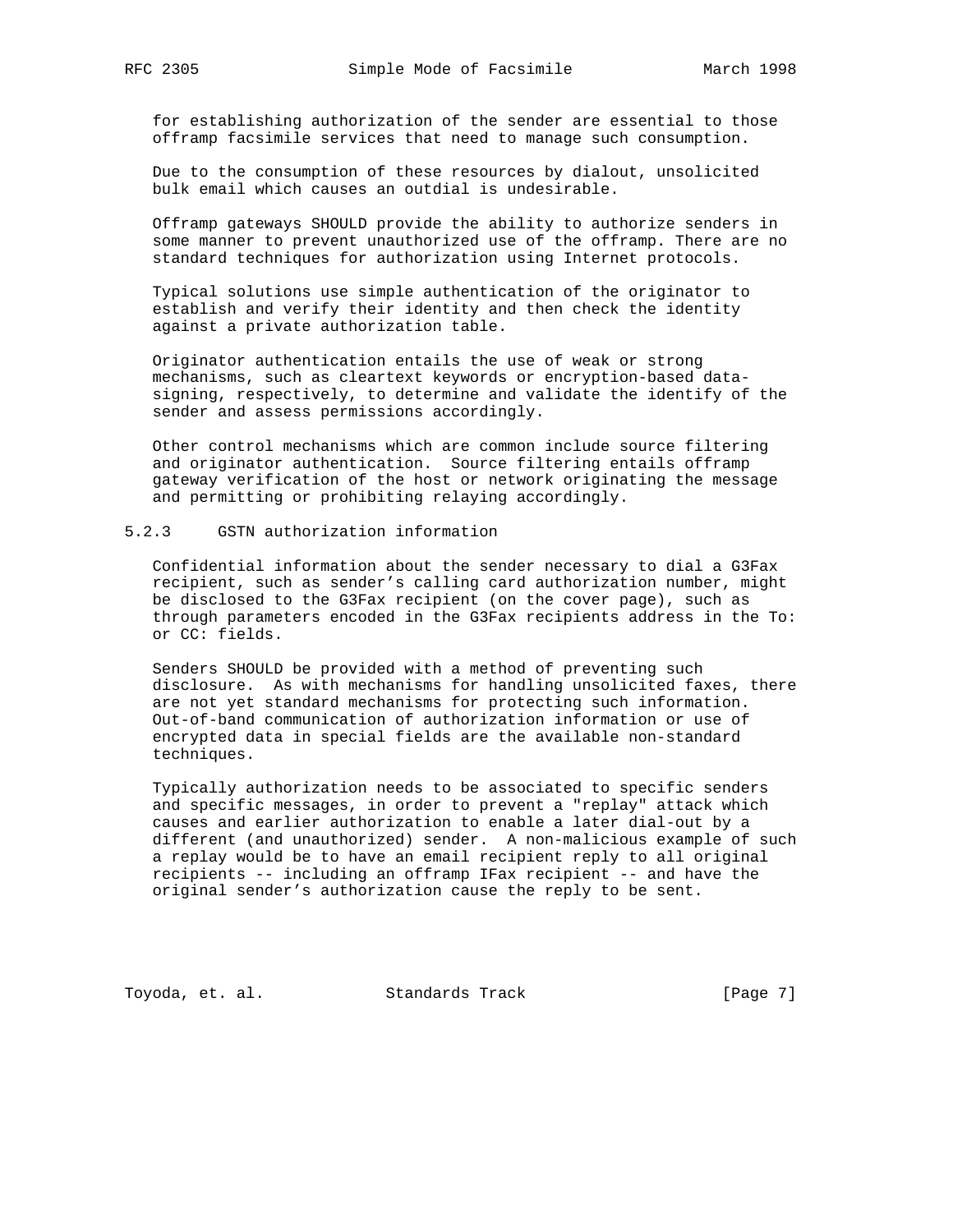# 5.2.4 Sender accountability

 In many countries, there is a legal requirement that the "sender" be disclosed on a facsimile message. Email From addresses are trivial to fake, so that using only the MAIL FROM [1, 3] or From [2, 3] header is not sufficient.

 Offramps SHOULD ensure that the recipient is provided contact information about the offramp, in the event of problems.

 The G3Fax recipient SHOULD be provided with sufficient information which permits tracing the originator of the IFax message. Such information might include the contents of the MAIL FROM, From, Sender and Reply-To headers, as well as Message-Id and Received headers.

### 5.2.5 Message disclosure

 Users of G3Fax devices have an expectation of a level of message privacy which is higher than the level provided by Internet mail without security enhancements.

 This expectation of privacy by G3Fax users SHOULD be preserved as much as possible.

 Sufficient physical and software control may be acceptable in constrained environments. The usual mechanism for ensuring data confidentially entail encryption, as discussed below.

### 5.2.6 Non private mailboxes

 With email, bounces (delivery failures) are typically returned to the sender and not to a publicly-accessible email account or printer. With facsimile, bounces do not typically occur. However, with IFax, a bounce could be sent elsewhere (see section [Delivery Failure]), such as a local system administrator's account, publicly-accessible account, or an IFax printer (see also [Traffic Analysis]).

# 5.2.7 Traffic analysis

 Eavesdropping of senders and recipients is easier on the Internet than GSTN. Note that message object encryption does not prevent traffic analysis, but channel security can help to frustrate attempts at traffic analysis.

## 5.3 Security Techniques

 There are two, basic approaches to encryption-based security which support authentication and privacy:

Toyoda, et. al. Standards Track [Page 8]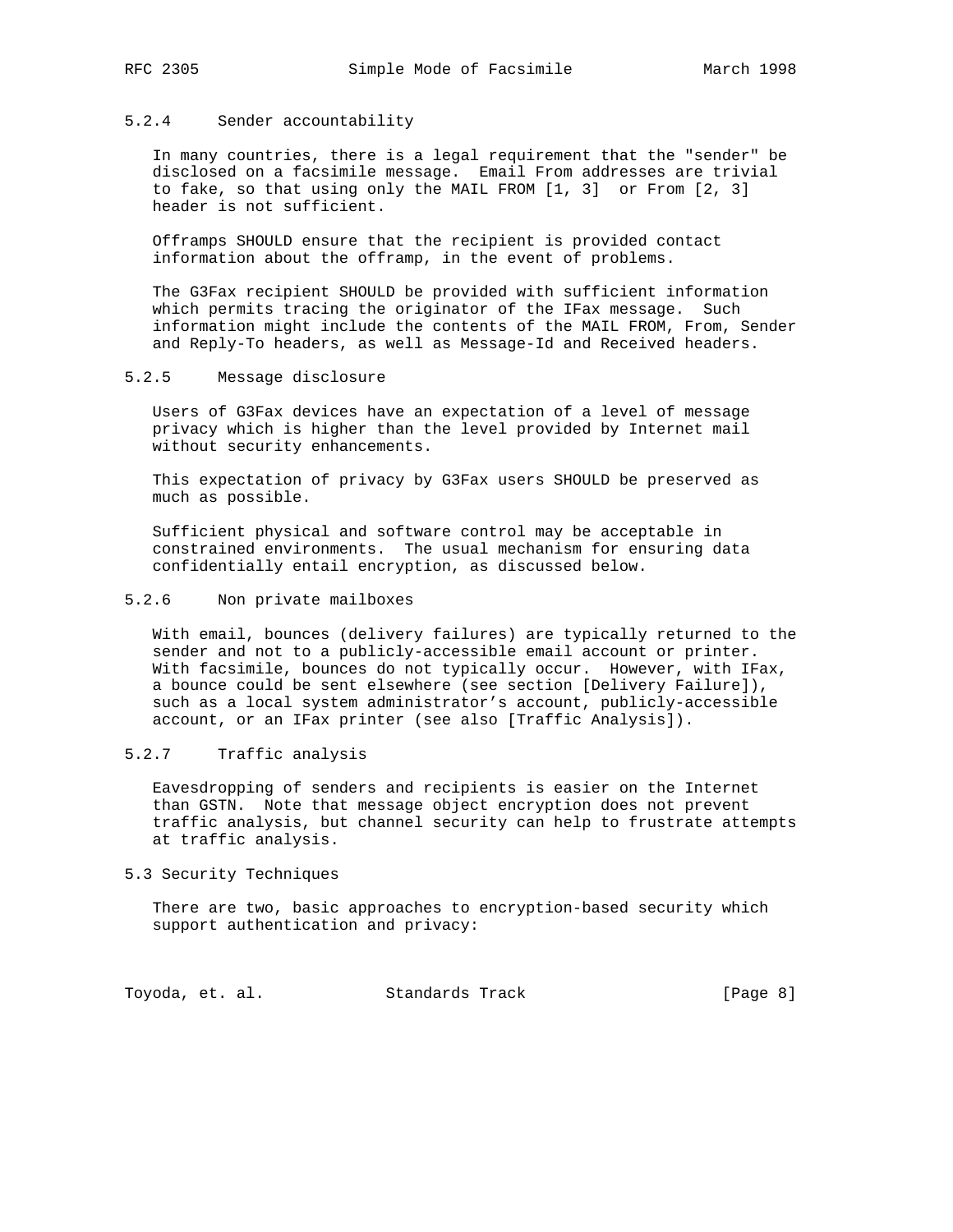# 5.3.1 Channel security

 As with all email, an IFax message can be viewed as it traverses internal networks or the Internet itself.

 Virtual Private Networks (VPN) which make use of encrypted tunnels, such as via IPSec technology [18] or transport layer security, can be used to prevent eavesdropping of a message as it traverses such networks. It also provides some protection against traffic analysis, as described above.

# 5.3.2 Object security

 As with all email, an IFax message can be viewed while it resides on, or while it is relayed through, an intermediate Mail Transfer Agent.

 Message encryption, such as PGP-MIME [13] and S/MIME, can be used to provide end-to-end encryption.

- 6 REFERENCES
	- [1] Postel, J., "Simple Mail Transfer Protocol", STD 10, RFC 821, August 1982.
	- [2] Crocker, D., "Standard for the Format of ARPA Internet Text Messages", STD 11, RFC 822, August l982.
	- [3] Braden, R., 1123 "Requirements for Internet hosts application and support", RFC 1123, October 1989.
	- [4] Borenstein, N., and N. Freed, " Multipurpose Internet Mail Extensions (MIME) Part Five: Conformance Criteria and Examples ", RFC 2049, November 1996.
	- [5] Parsons, G., and J. Rafferty, "Tag Image File Format (TIFF) -- F Profile for Facsimile", RFC 2306, March 1998.
	- [6] McIntyre, L., Zilles, S., Buckley, R., Venable, D., Parsons, G., and J. Rafferty, "File Format for Internet Fax", RFC 2301, March 1998.
	- [7] Bradner, S., "Key words for use in RFCs to Indicate Requirement Levels", RFC 2119, March 1997.
	- [8] ITU-T (CCITT), "Standardization of Group 3 facsimile apparatus for document transmission", ITU-T (CCITT), Recommendation T.4.

Toyoda, et. al. Standards Track [Page 9]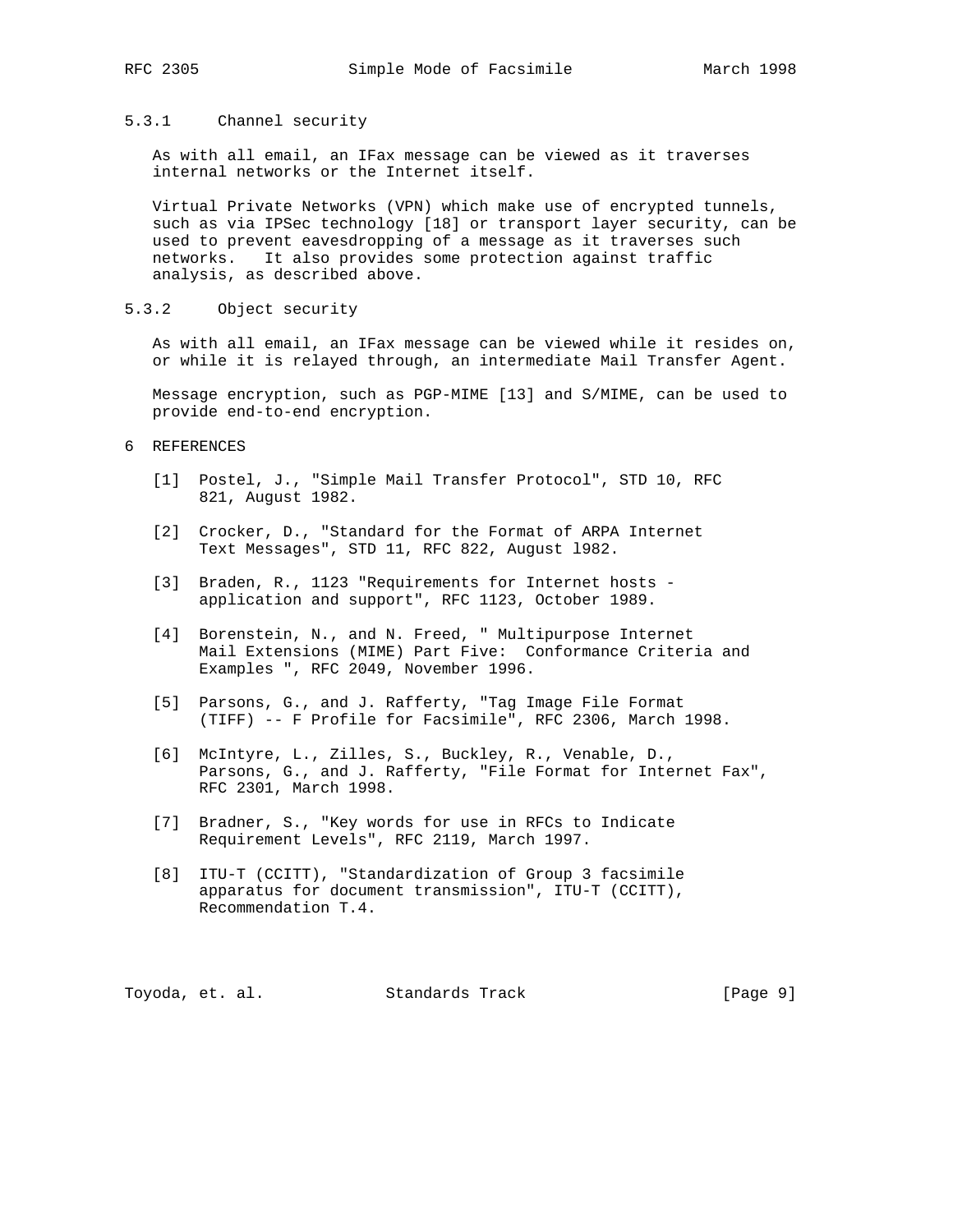- [9] Myers, J., and M. Rose, "Post Office Protocol Version 3", STD 53, RFC 1939, May 1996.
- [10] Crispin, M., "Internet Message Access Protocol Version 4Rev1", RFC 2060, December 1996.
- [11] Allocchio, C., "Minimal PSTN address format for Internet mail", RFC 2303, March 1998.
- [12] Allocchio, C., "Minimal fax address format for Internet mail", RFC 2304, March 1998.
- [13] Elkins, M., "MIME Security with Pretty Good Privacy (PGP)", RFC 2015, October 1996.
- [14] Moore, K., and G. Vaudreuil, "An Extensible Message Format for Delivery Status Notifications", RFC 1894, January 1996.
- [15] Moore, K., "SMTP Service Extension for Delivery Status Notifications", RFC 1891, January 1996.
- [16] Freed, N., and N. Borenstein, "Multipurpose Internet Mail Extensions (MIME) Part Two: Media Types", RFC 2046, November 1996.
- [17] Moore, K., "Multipurpose Internet Mail Extensions (MIME) Three: Representation of Non-ASCII Text in Internet ge Headers", RFC 2047, November 1996.
- [18] Atkinson, R., "Security Architecture for the Internet Protocol", RFC 1825, Naval Research Laboratory, August 1995.
- [19] Parsons, G. and Rafferty, J. "Tag Image File Format (TIFF) -- image/TIFF: MIME Sub-type Registration", RFC 2302, March 1998.
- 7 ACKNOWLEDGEMENTS

 This specification was produced by the Internet Engineering Task Force Fax Working Group, over the course of more than one year's online and face-to-face discussions. As with all IETF efforts, many people contributed to the final product.

 Active for this document were: Steve Huston, Jeffrey Perry, Greg Vaudreuil, Richard Shockey, Charles Wu, Graham Klyne, Robert A. Rosenberg, Larry Masinter, Dave Crocker, Herman Silbiger, James Rafferty.

Toyoda, et. al. Standards Track [Page 10]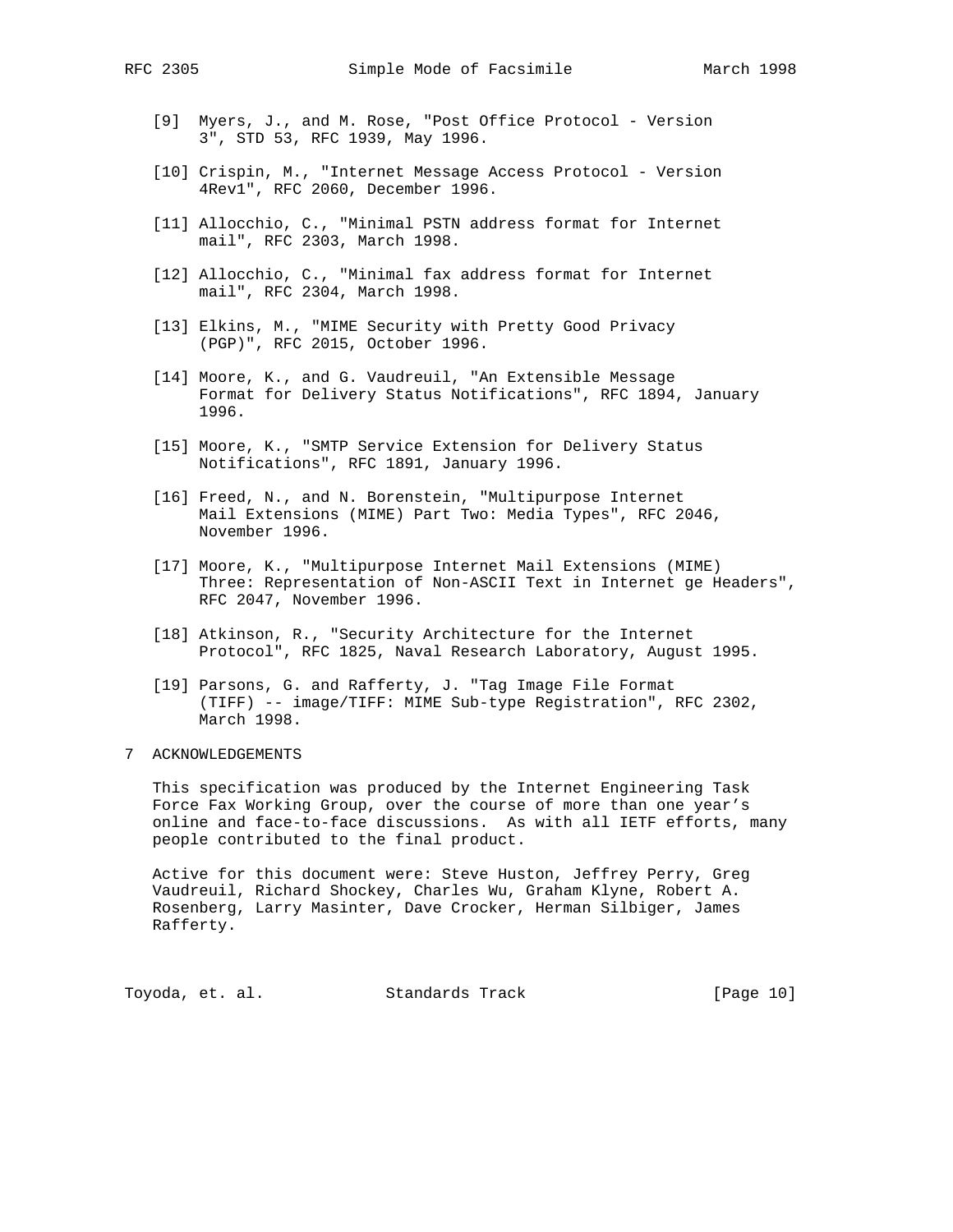8 AUTHORS' ADDRESSES

 Kiyoshi Toyoda Matsushita Graphic Communication Systems, Inc. 2-3-8 Shimomeguro, Meguro-ku Tokyo 153 Japan Fax: +81 3 5434 7166 Email: ktoyoda@rdmg.mgcs.mei.co.jp

 Hiroyuki Ohno Tokyo Institute of Technology 2-12-1 O-okayama, Meguro-ku Tokyo 152 Japan FAX: +81 3 5734 2754 Email: hohno@is.titech.ac.jp

 Jun Murai Keio University 5322 Endo, Fujisawa Kanagawa 252 Japan Fax: +81 466 49 1101 Email: jun@wide.ad.jp

 Dan Wing Cisco Systems, Inc. 101 Cooper Street Santa Cruz, CA 95060 USA Phone: +1 408 457 5200 Fax: +1 408 457 5208 Email: dwing@cisco.com

Toyoda, et. al. Standards Track [Page 11]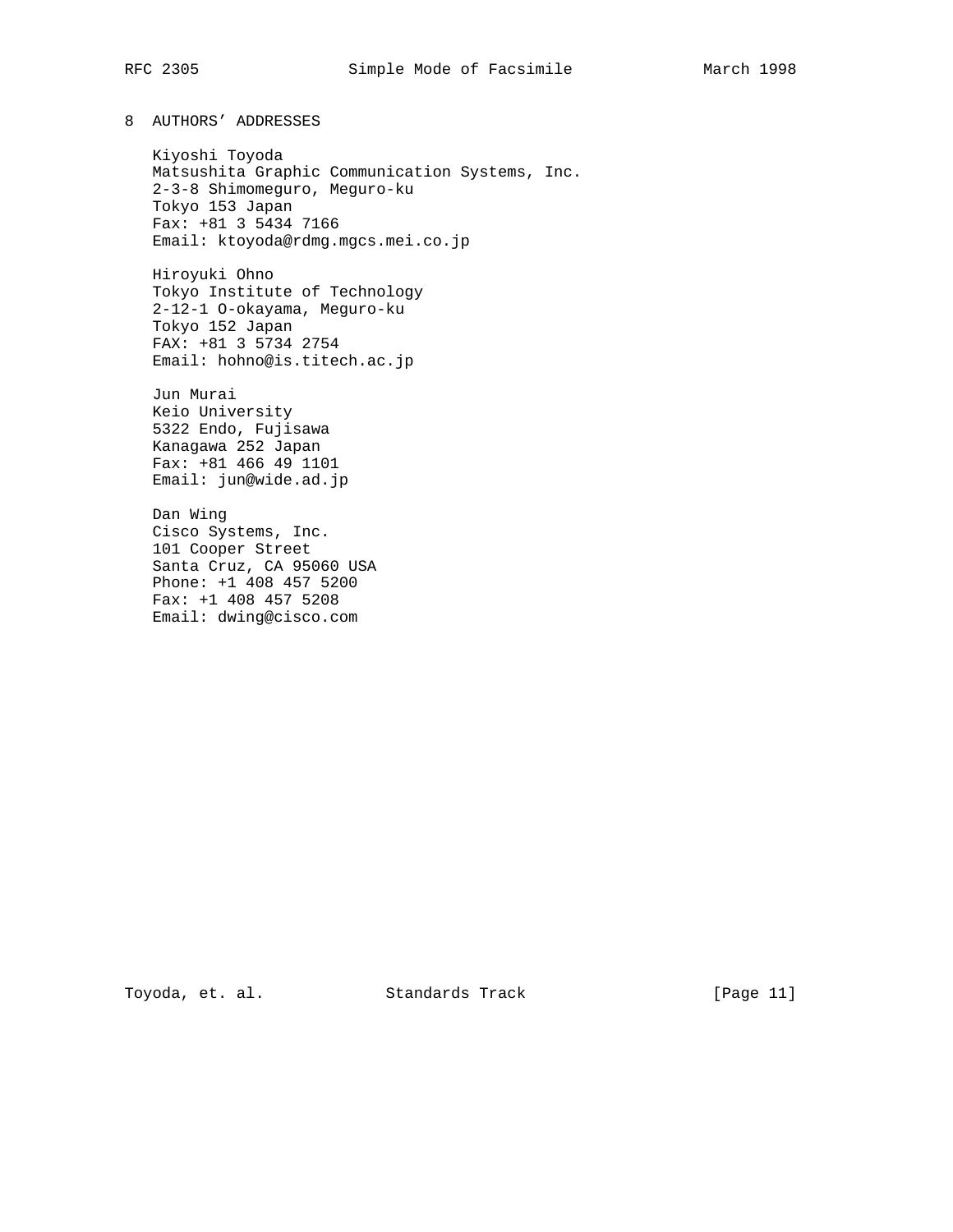# 9 APPENDIX A: Exceptions to MIME

- \* IFax senders are NOT REQUIRED to be able to send text/plain messages (RFC 2049 requirement 4), although IFax recipients are required to accept such messages, and to process them.
- \* IFax recipients are NOT REQUIRED to offer to put results in a file. (Also see 2.3.2.)
- \* IFax recipients MAY directly print/fax the received message rather than "display" it, as indicated in RFC 2049.

Toyoda, et. al. Standards Track [Page 12]